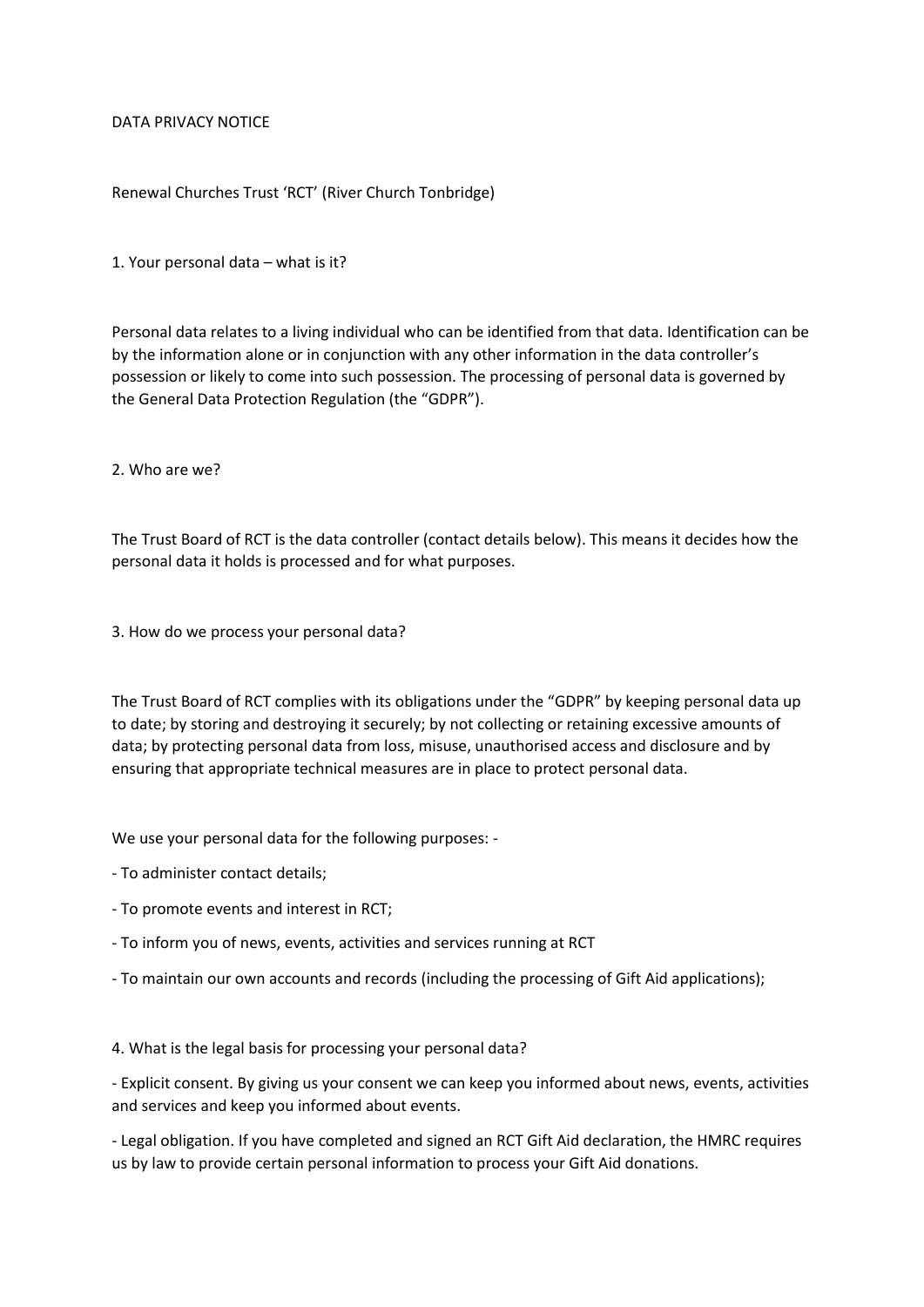5. Sharing your personal data.

Your personal data will be treated as strictly confidential and will only be shared with other members of the church in order to carry out a service to other church members or for purposes connected with the church. We will only share your data with third parties outside with your consent.

6. How long do we keep your personal data?

We will keep your data as long as you still wish to be on the mailing list. We will review our data base periodically to regain your consent to continue receiving communications.

Specifically, we retain Gift Aid declarations and associated paperwork for up to 6 years after the calendar year to which they relate in accordance with HMRC guidelines.

7. Your rights and your personal data

Unless subject to an exemption under the GDPR, you have the following rights with respect to your personal data: -

- The right to request a copy of your personal data which the RCT holds about you;

- The right to request that RCT corrects any personal data if it is found to be inaccurate or out of date;

- The right to request your personal data is erased where it is no longer necessary for RCT to retain such data;

- The right to withdraw your consent to the processing at any time

- The right to request that the data controller provide the data subject with his/her personal data and where possible, to transmit that data directly to another data controller, (known as the right to data portability), (where applicable) [Only applies where the processing is based on consent or is necessary for the performance of a contract with the data subject and in either case the data controller processes the data by automated means].

- The right, where there is a dispute in relation to the accuracy or processing of your personal data, to request a restriction is placed on further processing;

- The right to object to the processing of personal data, (where applicable) [Only applies where processing is based on legitimate interests (or the performance of a task in the public